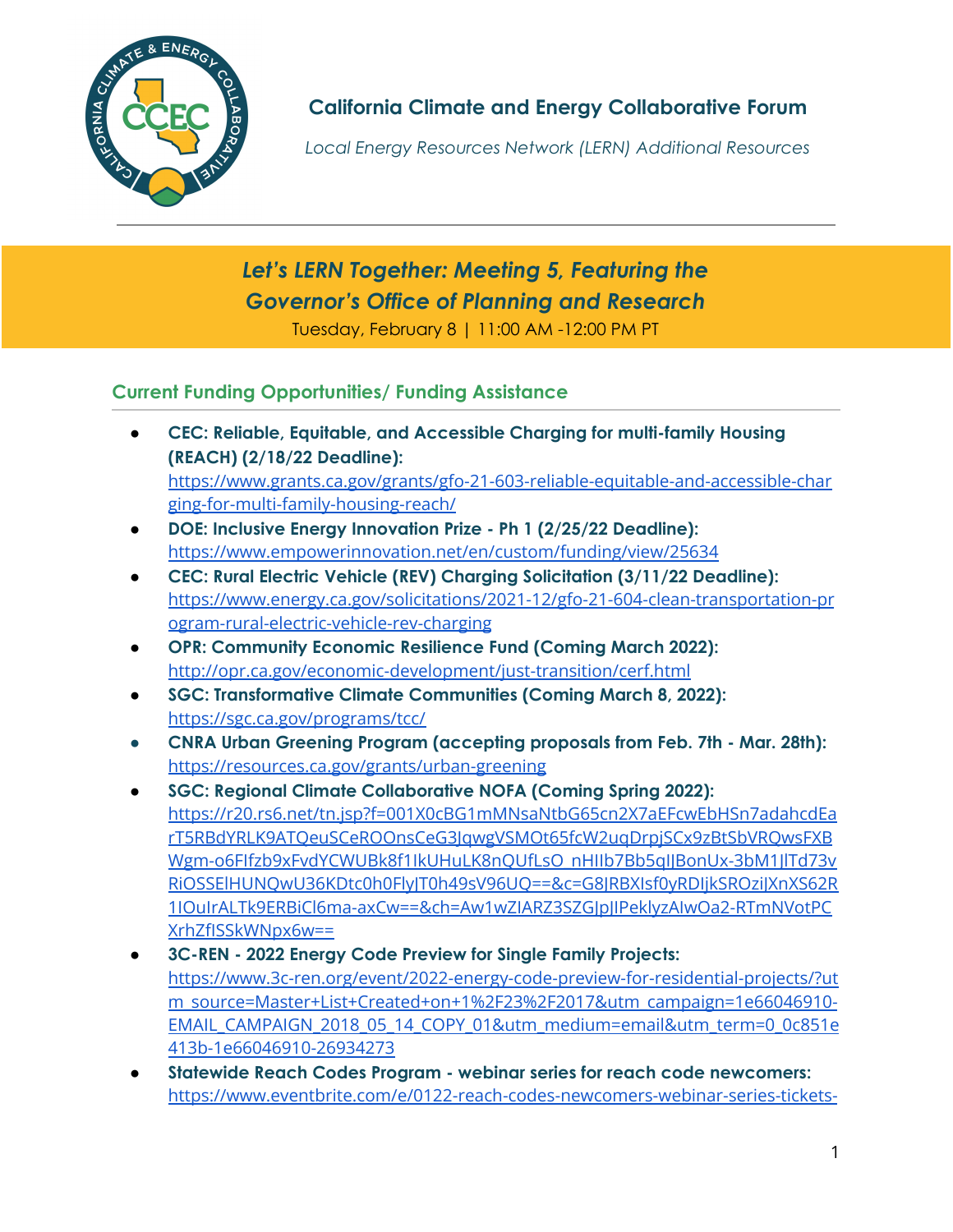## [239183463177](https://www.eventbrite.com/e/0122-reach-codes-newcomers-webinar-series-tickets-239183463177)

## **Opportunities to Provide Input**

- **● CARB: Local Actions Appendix Listening Sessions (TBD):** [https://ww2.arb.ca.gov/our-work/programs/ab-32-climate-change-scoping-plan/scop](https://ww2.arb.ca.gov/our-work/programs/ab-32-climate-change-scoping-plan/scoping-plan-meetings-workshops) [ing-plan-meetings-workshops](https://ww2.arb.ca.gov/our-work/programs/ab-32-climate-change-scoping-plan/scoping-plan-meetings-workshops)
- **SGC: Regional Climate Collaboratives Draft Guidelines Public Comment Period (2/7/22 - 3/8/22):** [https://sgc.ca.gov/programs/cace/docs/20211011-Fact\\_Sheet-RCC.pdf](https://sgc.ca.gov/programs/cace/docs/20211011-Fact_Sheet-RCC.pdf)

## **Technical Assistance, Peer Mentorship, and Subsidized Staff Support**

- **CivicSpark:** <https://civicspark.civicwell.org/>
- **Climate Corps:** <https://www.climatecorps.org/>
- **Justice40 Capacity Building Fund:** <https://www.kapwaconsulting.com/j40fund>

#### **Reports, Data and Tools**

- **CalEnviroScreen 4.0:** <https://oehha.ca.gov/calenviroscreen/report/calenviroscreen-40>
- **Infrastructure Bill: Building a Better America Guide:** [https://www.whitehouse.gov/wp-content/uploads/2022/01/BUILDING-A-BETTER-AM](https://www.whitehouse.gov/wp-content/uploads/2022/01/BUILDING-A-BETTER-AMERICA_FINAL.pdf) [ERICA\\_FINAL.pdf](https://www.whitehouse.gov/wp-content/uploads/2022/01/BUILDING-A-BETTER-AMERICA_FINAL.pdf)
- **Governor's Budget Summary:** <https://www.ebudget.ca.gov/FullBudgetSummary.pdf>

#### **Educational Events**

● **RCC Guidelines Overview and Q&A Webinar: Tuesday, February 15 | 11:00 a.m. – 12:00 p.m.**

[https://governorca.zoom.us/webinar/register/WN\\_JQXTa57wRUaxRtKVWbL4NQ](https://governorca.zoom.us/webinar/register/WN_JQXTa57wRUaxRtKVWbL4NQ)

● **Southern California Workshop: Thursday, February 17 | 10:00 a.m. – 12:00 p.m.** [https://governorca.zoom.us/meeting/register/tZYqcemurTgrGNILTERfFBJerqbNFQ5p](https://governorca.zoom.us/meeting/register/tZYqcemurTgrGNILTERfFBJerqbNFQ5p3Tez) [3Tez](https://governorca.zoom.us/meeting/register/tZYqcemurTgrGNILTERfFBJerqbNFQ5p3Tez)